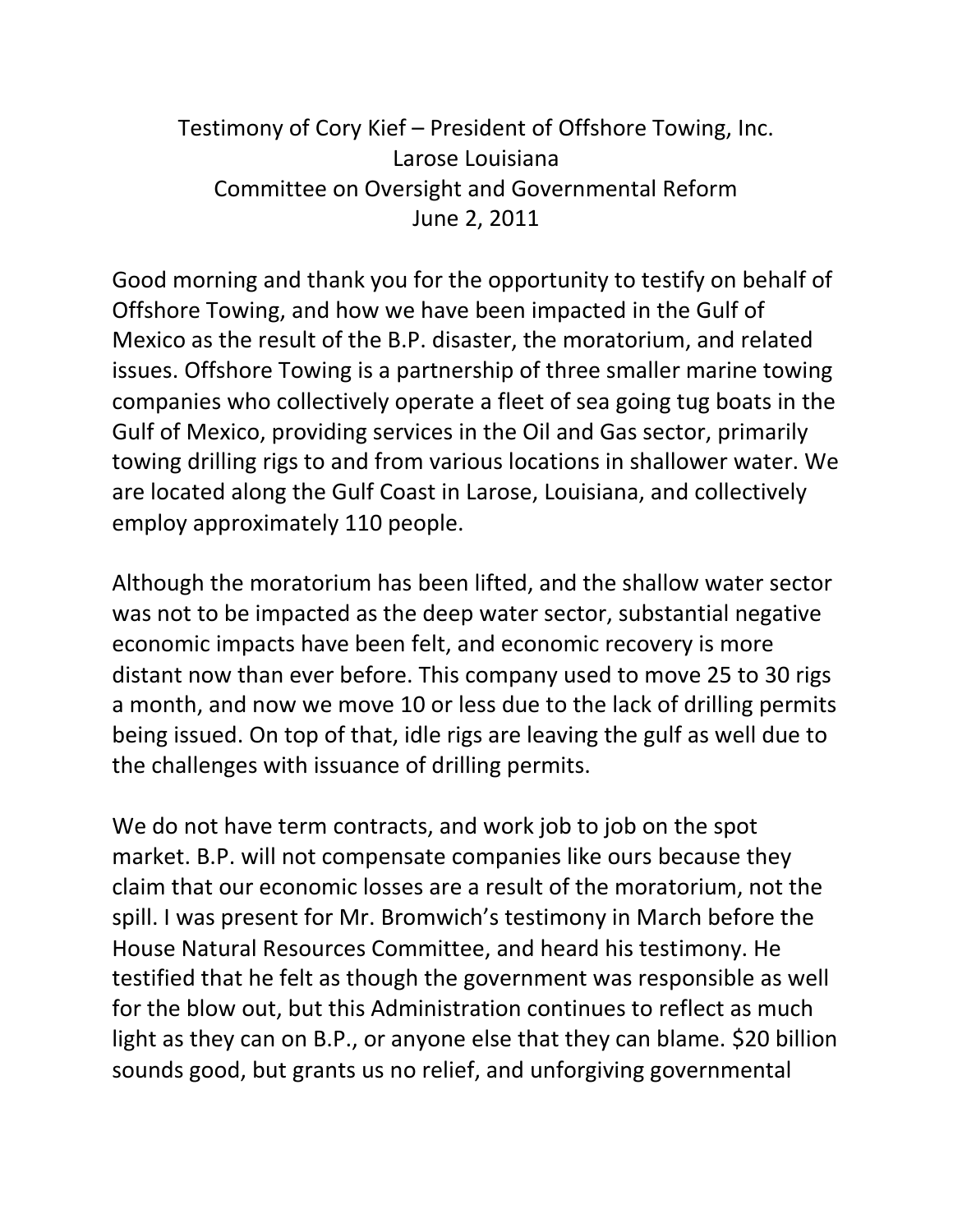agencies, such as BOEMRE, do not provide much hope for us when it comes to addressing our economic issues.

We have had few layoffs because of this crisis because we maintained an optimistic view relative to the industry rebounding in a timely fashion. We have used capital blended with lines of credit to offset the short comings that normal earnings would support. But, even that exercise has its thresholds. The beginning of the tolerance levels that have been established have been met now. Expectations for a timely recovery are lower now than ever. Our confidence in this administration, government, and its agencies are not what they used to be, and we do not believe that any reasonable solutions are in our near future. We have recently reduced wages on employees and have started a plan to begin releasing employees. We can no longer afford to subsidize unemployment, and must enforce these unpopular, but necessary exercises.

Our maintenance schedules have also been modified and changed to later dates because the necessity to replace and/or overhaul machinery will no longer be necessary due to the lack of use. Factories such as Caterpillar, General Motors, and John Deere, who produce our engines and replacement parts, will begin to be impacted as well. Therefore, states such as Michigan and Illinois will be feeling this slow down along with the rest of us. There are a variety of different items that could be identified, but this is the biggest example that I can describe.

We understand that precious lives were lost, and that an environmental disaster, that was some 60 years in the making, should not be ignored. However, there was a governmental agency that had a hand to play in this along with the others. Environmentally, the American government and several administrations over the past 60 years have ignored OUR environmental needs in this region. The Louisiana coast, marshes, and wet lands are disappearing at astonishing rates. So, our government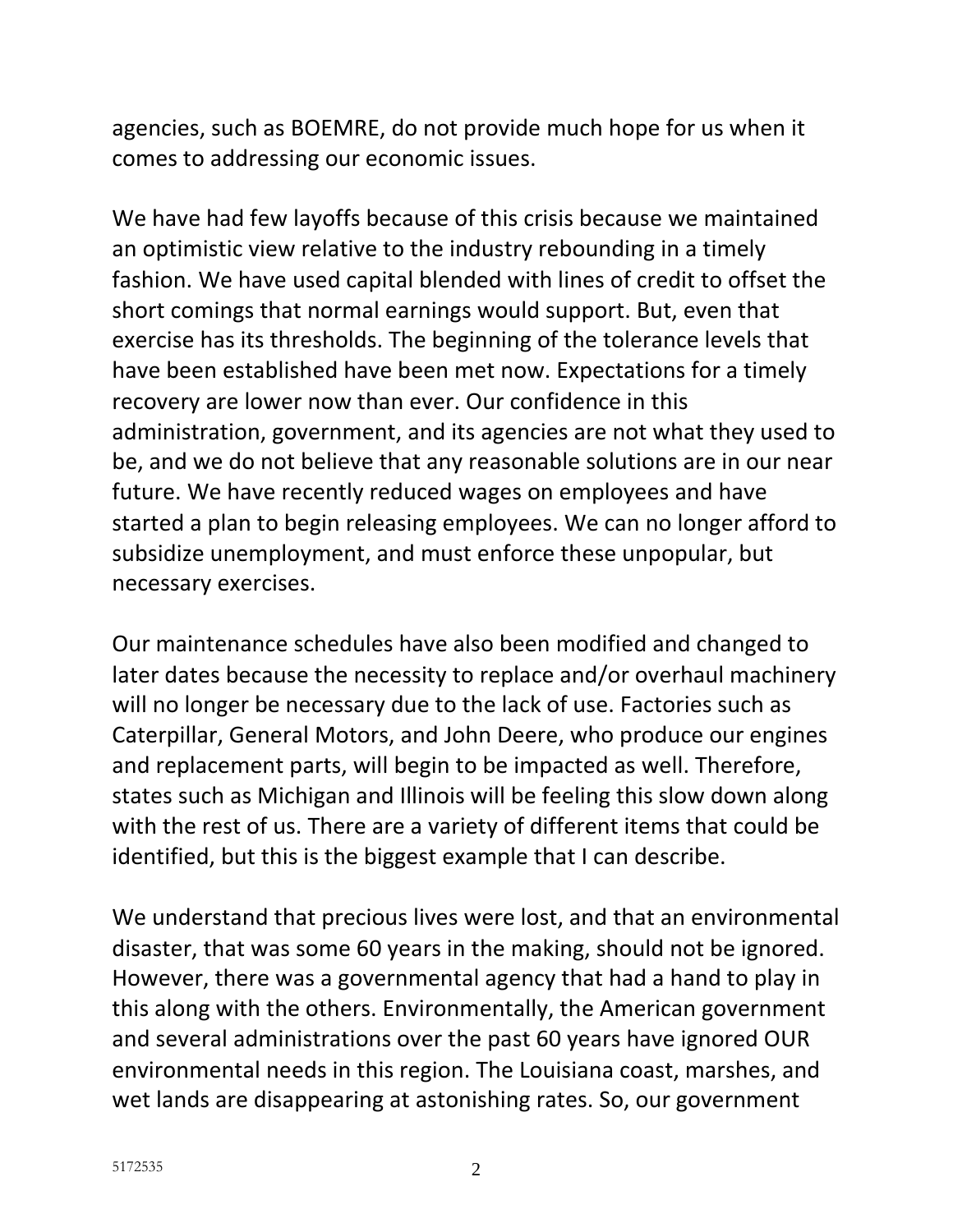has ignored more environmental issues, including Macondo, than anyone else.

Mr. Bromwich claims to be offended by the term "permitorium", but HE doesn't understand that MILLIONS of people are offended by the actions, or LACK of actions, by this administration, the government, and its agencies.

The Administration, the government, the agencies, the media and the press have done a good job of separating the American people by creating political boundaries to satisfy political agendas. When the truth of the matter is that America is more interwoven than what it's being given credit for. We need our brothers and sisters in Michigan and Illinois, and they need us. Americans all over this country depend on one another for a variety of different resources. Our leaders should focus on that. This government is so broken, and is beginning to virally infect the American people who deserve better. It is your duty, as stewards of the people, to fix this.

Please do your best for the American People, and put this nation back to work.

Thank you again for the opportunity to be heard.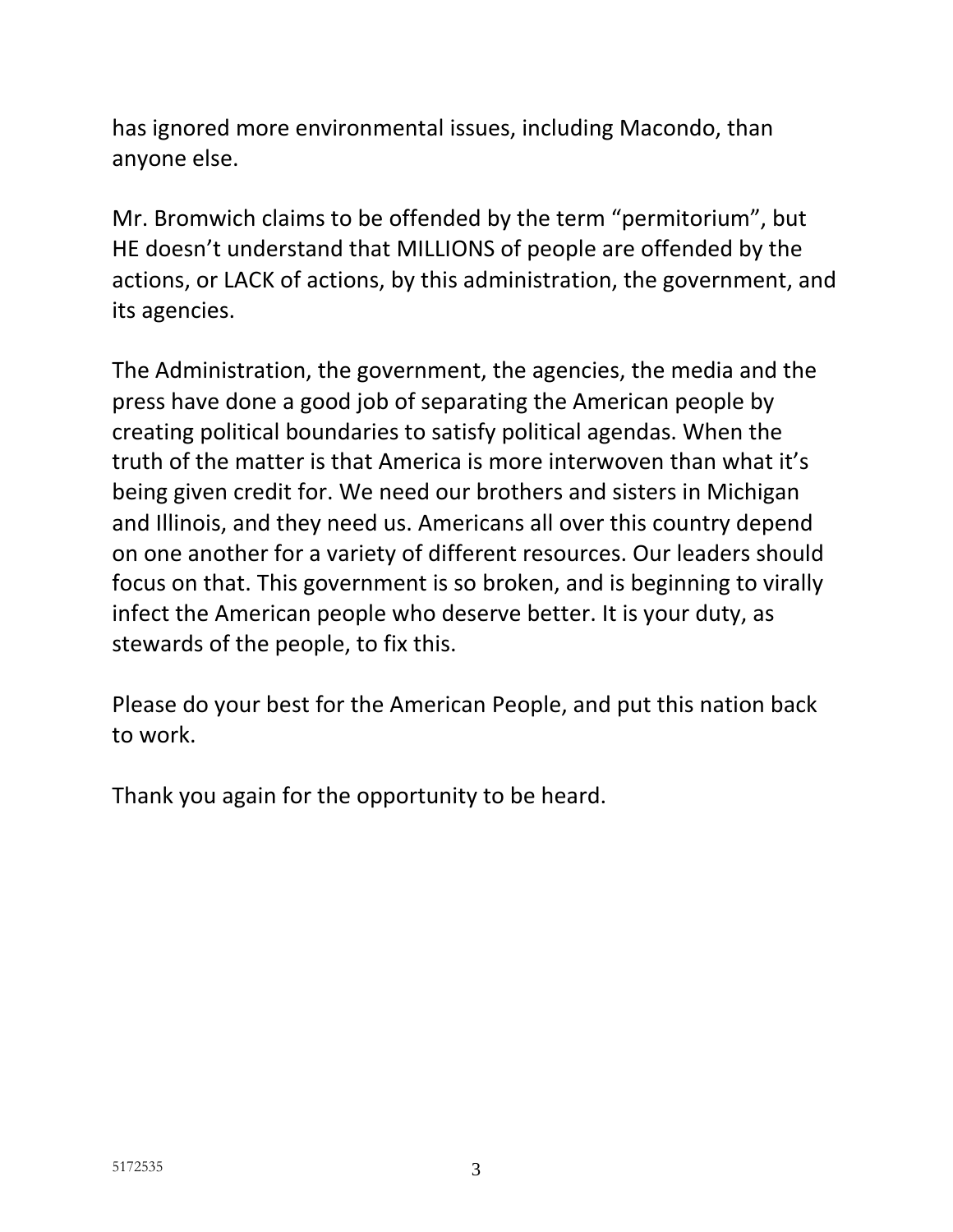Biography Cory H. Kief June 1, 2011

Date of Birth – March 11, 1961 Place of Birth – Galliano, Louisiana

Education – Graduate of South Lafourche High School 1979 in Galliano, Louisiana 5 - Issues of various Coast Guard Licenses – none currently active

Employment:

1976 to Current:

Doucet & Adams, Inc. – Ordinary Seaman, Chief Engineer, Mate, Captain / Master, Port Captain, Operations Manager, General Manager

2000 to Current: Offshore Towing, Inc. – General Manager, President